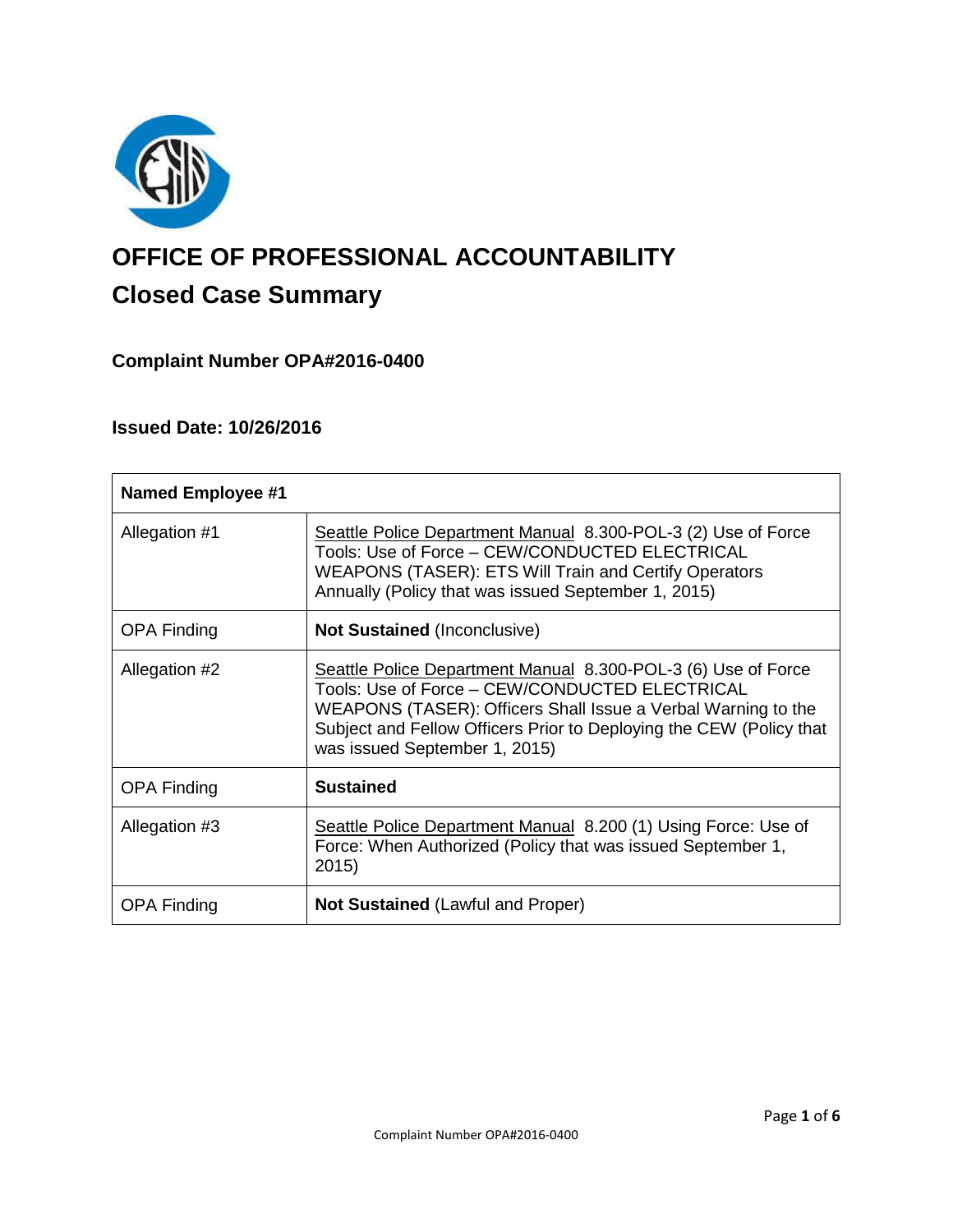| Allegation #4           | Seattle Police Department Manual 8.300-POL-3 (3) Use of Force<br>Tools: Use of Force - CEW/CONDUCTED ELECTRICAL<br>WEAPONS (TASER): Officers Who Have Been Trained and<br>Certified to Carry a CEW and Have Been Issued One Must Carry It<br>During Their Shift (Policy that was issued September 1, 2015) |
|-------------------------|------------------------------------------------------------------------------------------------------------------------------------------------------------------------------------------------------------------------------------------------------------------------------------------------------------|
| <b>OPA Finding</b>      | <b>Removed (Does Not Apply)</b>                                                                                                                                                                                                                                                                            |
| <b>Final Discipline</b> | <b>Oral Reprimand (Under Appeal)</b>                                                                                                                                                                                                                                                                       |

| <b>Named Employee #2</b> |                                                                                                                                                                                                                                                                                          |
|--------------------------|------------------------------------------------------------------------------------------------------------------------------------------------------------------------------------------------------------------------------------------------------------------------------------------|
| Allegation #1            | Seattle Police Department Manual 8.300-POL-3 (6) Use of Force<br>Tools: Use of Force - CEW/CONDUCTED ELECTRICAL<br>WEAPONS (TASER): Officers Shall Issue a Verbal Warning to the<br>Subject and Fellow Officers Prior to Deploying the CEW (Policy that<br>was issued September 1, 2015) |
| <b>OPA Finding</b>       | <b>Not Sustained (Lawful and Proper)</b>                                                                                                                                                                                                                                                 |
| Allegation #2            | Seattle Police Department Manual 8.200 (1) Using Force: Use of<br>Force: When Authorized (Policy that was issued September 1,<br>2015)                                                                                                                                                   |
| <b>OPA Finding</b>       | <b>Not Sustained (Training Referral)</b>                                                                                                                                                                                                                                                 |
| <b>Final Discipline</b>  | N/A                                                                                                                                                                                                                                                                                      |

## **INCIDENT SYNOPSIS**

The Named Employees responded to a call of a suicidal individual.

## **COMPLAINT**

The complainant, the Force Review Board, alleged that the Named Employees violated policy regarding the training and deployment of a Taser during an incident. It was alleged that when the Taser was deployed the subject did not pose an immediate threat of harm and was not offering a high level of resistance likely to cause injury to himself or others. In addition, for one Named Employee, training records indicated that the Named Employee was not current with Taser re-certification.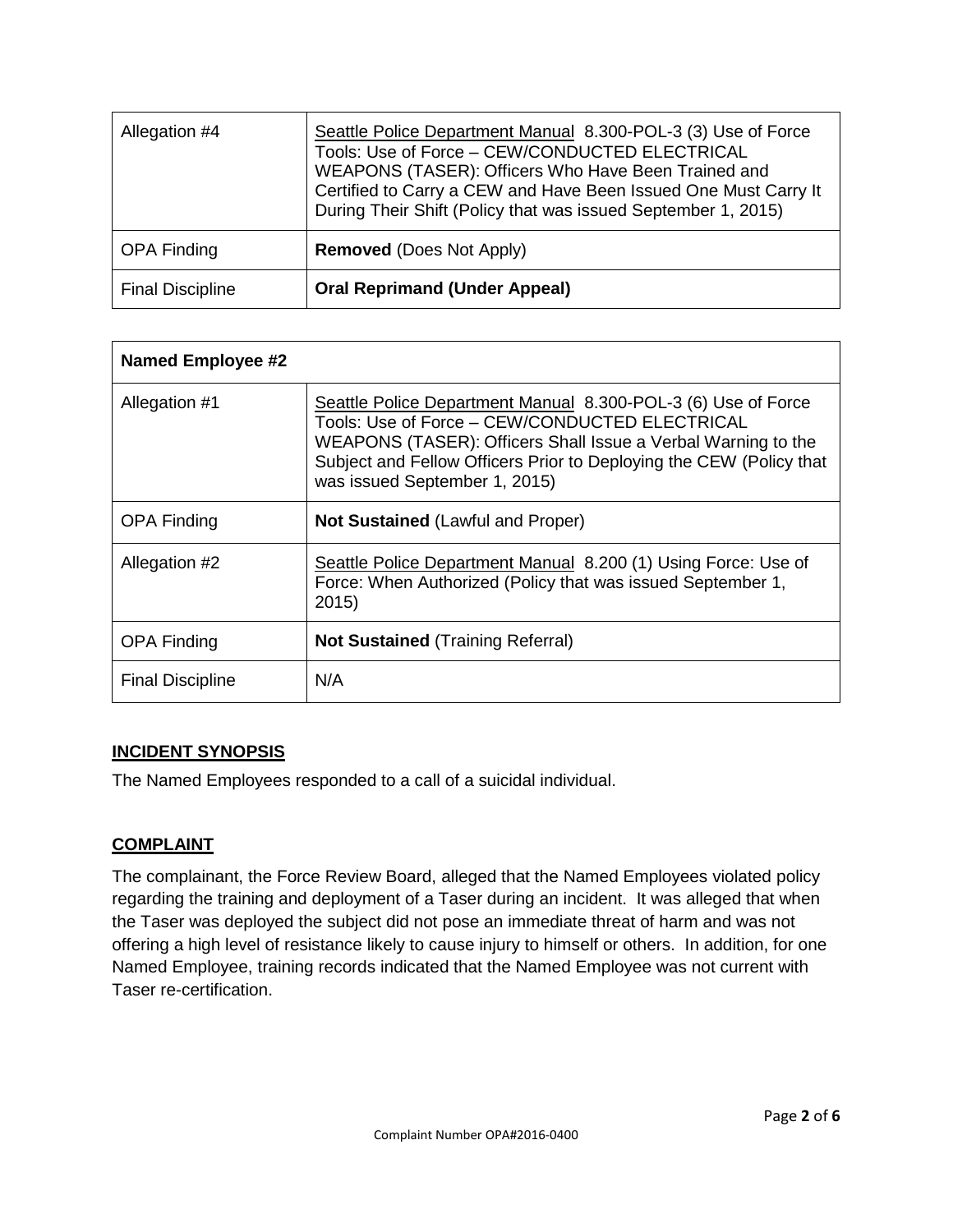## **INVESTIGATION**

The OPA investigation included the following actions:

- 1. Review of the complaint memo
- 2. Review of In-Car Videos (ICV)
- 3. Search for and review of all relevant records and other evidence
- 4. Interviews of SPD employees

## **ANALYSIS AND CONCLUSION**

Named Employee #1 carried a Taser between 2000 and 2011. At the time of this incident, Named Employee #1 was not assigned a Taser and was not carrying one himself. The Taser he used in this incident was obtained from another officer. Named Employee #1 was also an adjunct trainer for SPD until 2010. As part of his assignment he assisted in developing the policies and training curriculum for Tasers. This was before the Settlement Agreement between the City and the Department of Justice. Named Employee #1 was an integral part of developing the new policies regarding Taser use. Named Employee #1 acknowledged he had not been recertified in Taser use since 2011 and had not been certified on the new Taser brand. The manual section requiring that an officer carrying a Taser be certified in its use does not specify how frequently the officer must recertify. For this reason, a finding of Not Sustained (Inconclusive) was issued.

The complainant alleged Named Employee #1 did not give a verbal warning prior to deploying the Taser as required by policy. Named Employee #1 was the supervisor on the scene of a suicidal male who was possibly armed with a handgun. He took another officer's Taser in order to incapacitate the subject for an involuntary commitment. Named Employee #1 informed other officers on the scene that he intended to apply the Taser in order to subdue the subject. The Named Employee approached the subject and deployed the Taser without a verbal warning. Named Employee #1 explained in his interview that he did not give a verbal warning because it would have given the subject an opportunity to plan and defeat the Taser application. He stated that he was aware that information on how to avoid the effects of a Taser were discussed on the streets. Named Employee #1 was concerned that giving a warning would increase the subject's ability to defeat the Taser and increase the danger to the officers on the scene. The policy on providing oral warning to subjects prior to deploying a Taser is based on a couple of factors. One is to give the subject an opportunity to surrender prior to deploying the Taser. The other reason is to give warning to officers on scene that the device is about to be deployed. Providing a verbal warning to other officers on scene allows them to prepare for the sound of the deployment, reducing the risk of an officer mistaking the sound of the Taser for a firearm that could result in a reactionary discharge of an officer's firearm. Named Employee #1's logic for not giving oral warning was not consistent with the clear meaning and intent of the policy as it could potentially apply to every Taser deployment, thus rendering the policy ineffective. The preponderance of the evidence showed Named Employee #1 had the time and means to issue a verbal warning before Taser deployment and failed to do so as required by policy. For this reason, a Sustained finding for this allegation was issued.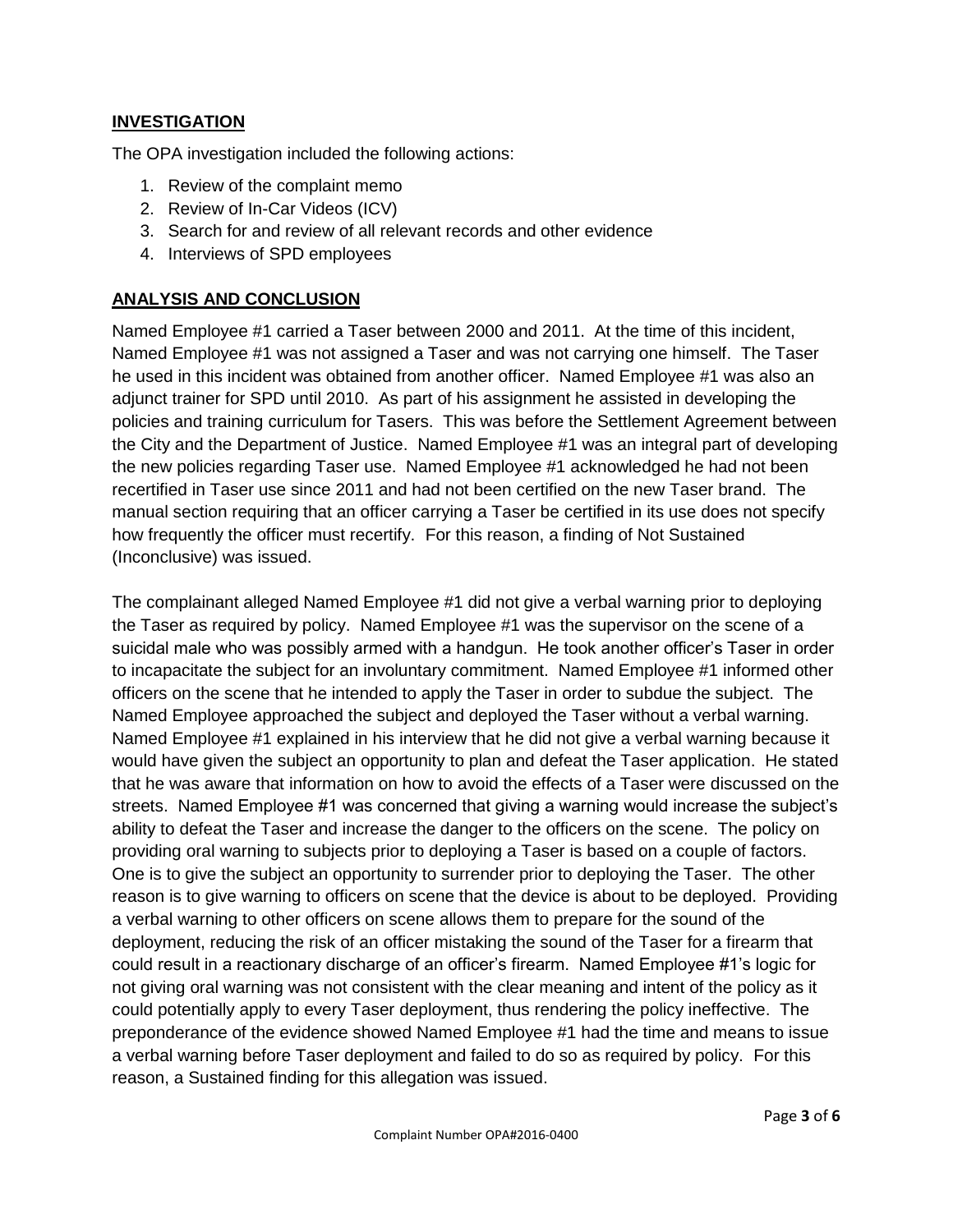The complainant alleged that, at the time Named Employee #1 deployed his Taser, the subject did not pose an immediate threat of harm and was not offering a high level of resistance likely to cause injury to himself or others. ICV of the incident showed the subject repeatedly asking the officers to shoot him, hiding his hands, and refusing to fully comply with officers' directions. Named Employee #1 stated he believed the encounter was a potential lethal force incident that could have escalated at any point. He also believed the subject was approaching other citizens creating a more dangerous situation for officers, the subject and the general public. In looking at the totality of the circumstances known to the officers at the time of the incident, it was reasonable for Named Employee #1 to believe that the subject, who had said he was going to shoot officers or himself, was armed with a handgun. It would have been unreasonable to expect the officers to assume the subject was not armed and was only bluffing. The potential for a lethal force encounter was certainly present. In analyzing the Named Employee #1's decision to deploy the Taser, the actions of the subject leading up to the Taser deployment must be considered. At the time of the Taser deployment, the subject was standing stationary with both hands visible, verbally engaged with an officer. His words and actions appeared to be more reasonable than at the beginning of the encounter 22 minutes earlier. The OPA investigation did not reveal any specific action by the subject or other reason that called for immediate action by Named Employee #1. The ICV shows the subject had stopped walking away from the officers and had begun walking back towards them. When the officers told him to take his hands out of his pockets, the subject complied. He was actively engaged in dialogue with an officer and was not making threatening moves or statements at the time. Negotiators had been summoned to the scene and were only a couple of minutes away, along with other resources. However, Named Employee #1 did not check on the estimated arrival time for the negotiators prior to deploying his Taser. Named Employee #1 told OPA he decided the situation needed to be resolved immediately and took action by deploying the Taser.

In his OPA interview, Named Employee #1 spoke about his concern regarding the effect the length of the standoff might be having on one or more of the involved officers. Named Employee #1 noted they had their guns drawn and, for a lengthy period of time, had been vigilant regarding any move by the subject that might signal he was drawing a firearm from his pocket to shoot the officers. It was clear Named Employee #1 was motivated to use the Taser by concerns regarding an imminent threat to the subject's safety as well as officers. Given the totality of the circumstances, the preponderance of the evidence supports a finding of Not Sustained (Lawful and Proper).

The complainant alleged that Named Employee #2 deployed her Taser without first giving a verbal warning as required by policy. Named Employee #2 was assigned by Named Employee #1 to deploy her Taser simultaneous with his deployment. Named Employee #1 then approached the subject and deployed his Taser without providing any warning. Named Employee #2 was not aware Named Employee #1 was going to deploy the Taser at that moment and only deployed her Taser when she realized Named Employee #1's deployment had been unsuccessful. Named Employee #2 observed that, as Named Employee #1 deployed his Taser, officers had advanced to within a couple of arm lengths of the subject. Named Employee #2 considered the situation to be very dangerous for those officers and decided she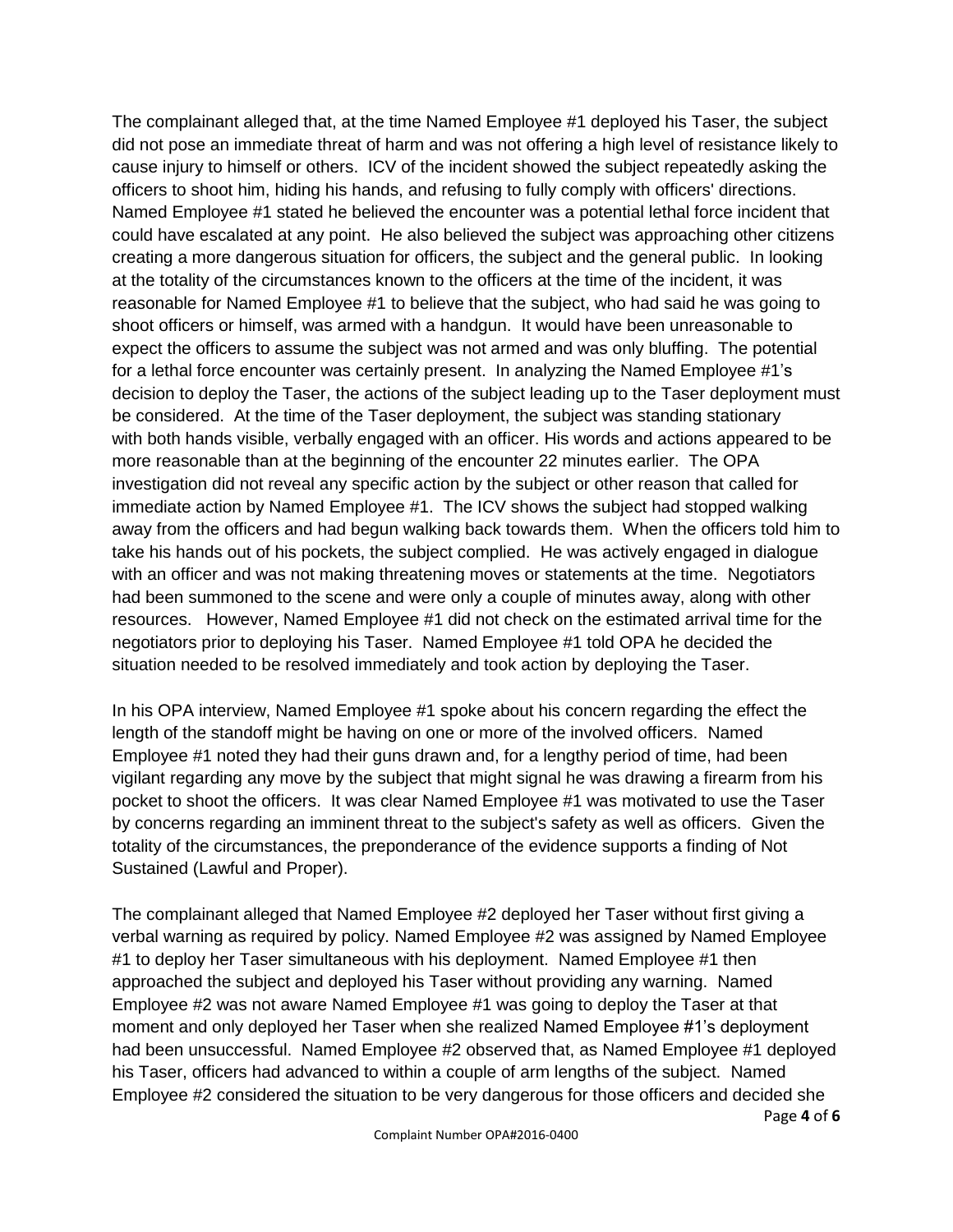did not have time to issue a verbal warning. Given the totality of the circumstances, the preponderance of the evidence supports a finding of Not Sustained (Lawful and Proper).

The complainant alleged that, at the time Named Employee #2 deployed her Taser, the subject did not pose an immediate threat of harm and was not offering a high level of resistance likely to cause injury, per SPD policy. The ICV of the incident showed that the subject repeatedly asked the officers to shoot him, hid his hands, and refused to fully comply with officers' directions. Named Employee #2 deployed her Taser after observing that the deployment by Named Employee #1 had been unsuccessful. Named Employee #2 was aware that Named Employee #1 and his cover officer were "a couple of arm's length away from the subject"." This put them dangerously close to a presumably armed subject. Named Employee #2 was concerned for their safety. At the time she deployed the Taser, Named Employee #2 reasonably believed the subject posed an imminent threat of harm to the officers closest to him. Named Employee #2 used her Taser to end this threat. The OPA Director found this deployment to have been in compliance with SPD policy. Named Employee #2 had planned to deploy her Taser simultaneously with that of Named Employee #1, as directed by him. This did not happen because Named Employee #1 failed to give a verbal warning and Named Employee #2 was not aware of the timing of his deployment. Nonetheless, the OPA investigation revealed that Named Employee #2 was not aware SPD policy prohibits simultaneous Taser use. For this reason, Named Employee #2 would benefit from additional training regarding Taser policy.

## **FINDINGS**

## **Named Employee #1**

#### Allegation #1

The manual section requiring that an officer carrying a Taser be certified in its use does not specify how frequently the officer must recertify. Therefore a finding of **Not Sustained** (Inconclusive) was issued for *Using Force: Use of Force – BEANBAG SHOTGUN: FTS Will Train and Certify Operators Annually.*

## Allegation #2

The preponderance of the evidence showed Named Employee #1 had the time and means to issue a verbal warning before Taser deployment and failed to do so as required by policy. Therefore a finding of **Sustained** was issued for *Using Force: Use of Force – BEANBAG SHOTGUN: Officers Shall Issue a Verbal Warning to the Subject and Fellow Officers Prior to Deploying the Beanbag Shotgun.*

## **Discipline imposed: Oral Reprimand (Under Appeal)**